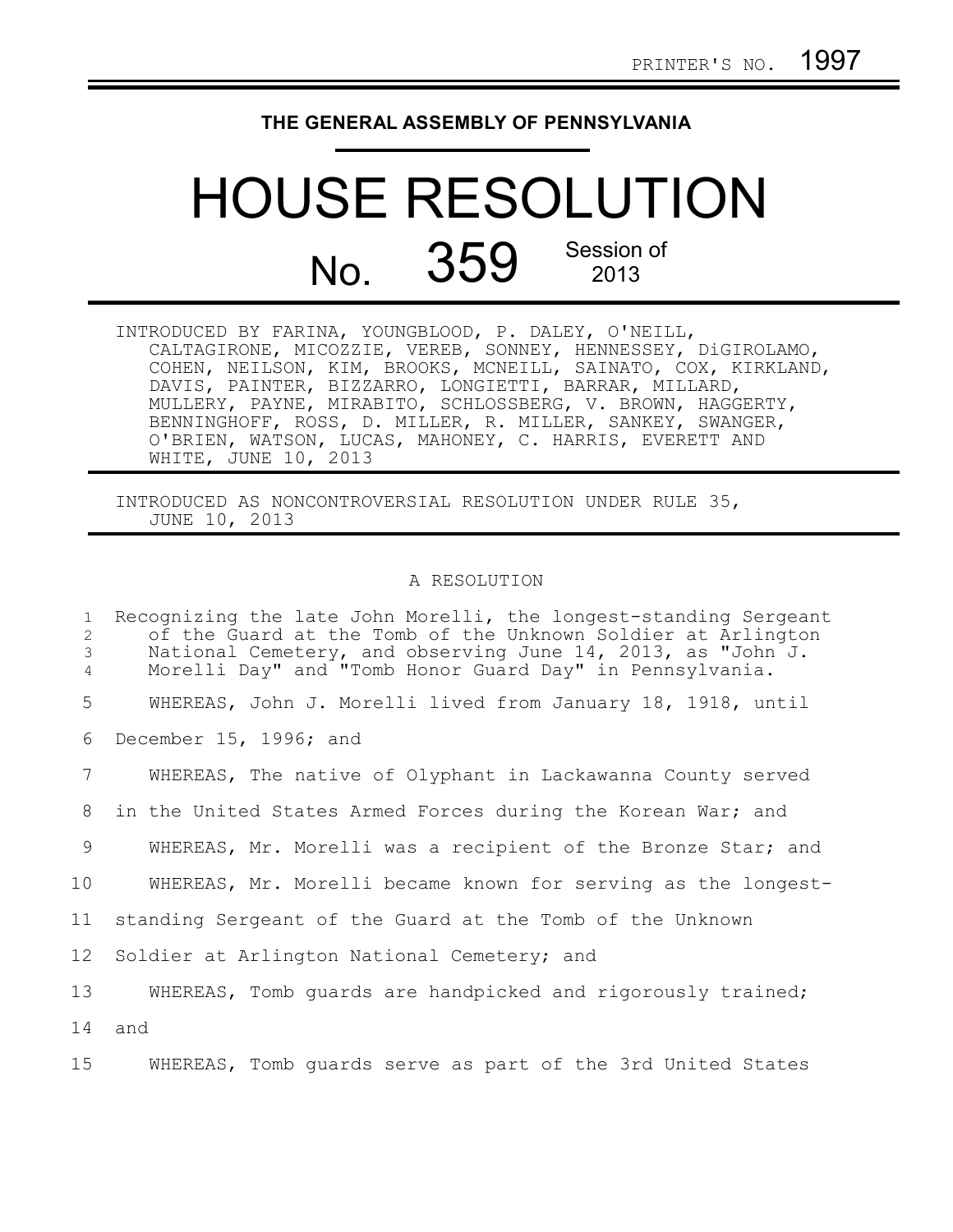Infantry Regiment, otherwise known as "The Old Guard," the oldest, active infantry unit in the military in service to the United States since 1784; and 1 2 3

WHEREAS, Mr. Morelli received the Tomb Honor Guard Badge, the second least-awarded medal in the United States Army, which features the three figures of Peace, Victory and Valor; and WHEREAS, Upon his passing, Mr. Morelli was interred in Section 17 of Arlington National Cemetery, among many of his other tomb guard compatriots; and 4 5 6 7 8 9

WHEREAS, On June 14, 2013, members of the Dickson City Honor Guard, the Raymond-Henry American Legion Post 327 of Olyphant, the Veterans of Foreign Wars Post 7251 of Throop, the Disabled American Veterans of Dickson City Chapter 11 and the Marine Corps League of Scranton will sponsor a memorial ceremony at the Olyphant Train Station to honor the service, commitment, dedication and valor of John J. Morelli; therefore be it RESOLVED, That the House of Representatives join in recognizing John J. Morelli for his service in the United States Army, for his dedication and valor involved in receiving the Bronze Star, for his service as the longest-standing Sergeant of the Guard at the Tomb of the Unknown Soldier and for being a recipient of the Tomb Honor Guard Badge; and be it further RESOLVED, That the House of Representatives observe June 14, 2013, as "John J. Morelli Day" and "Tomb Honor Guard Day" in Pennsylvania to further recognize Mr. Morelli's service and the service of all those like him who have committed to maintaining the highest standards and traditions of the United States Army and the nation while keeping a constant vigil at the National Shrine of the Tomb of the Unknown Soldier and whose special duty is to prevent any desecration or disrespect directed toward the 10 11 12 13 14 15 16 17 18 19 20 21 22 23 24 25 26 27 28 29 30

20130HR0359PN1997 - 2 -